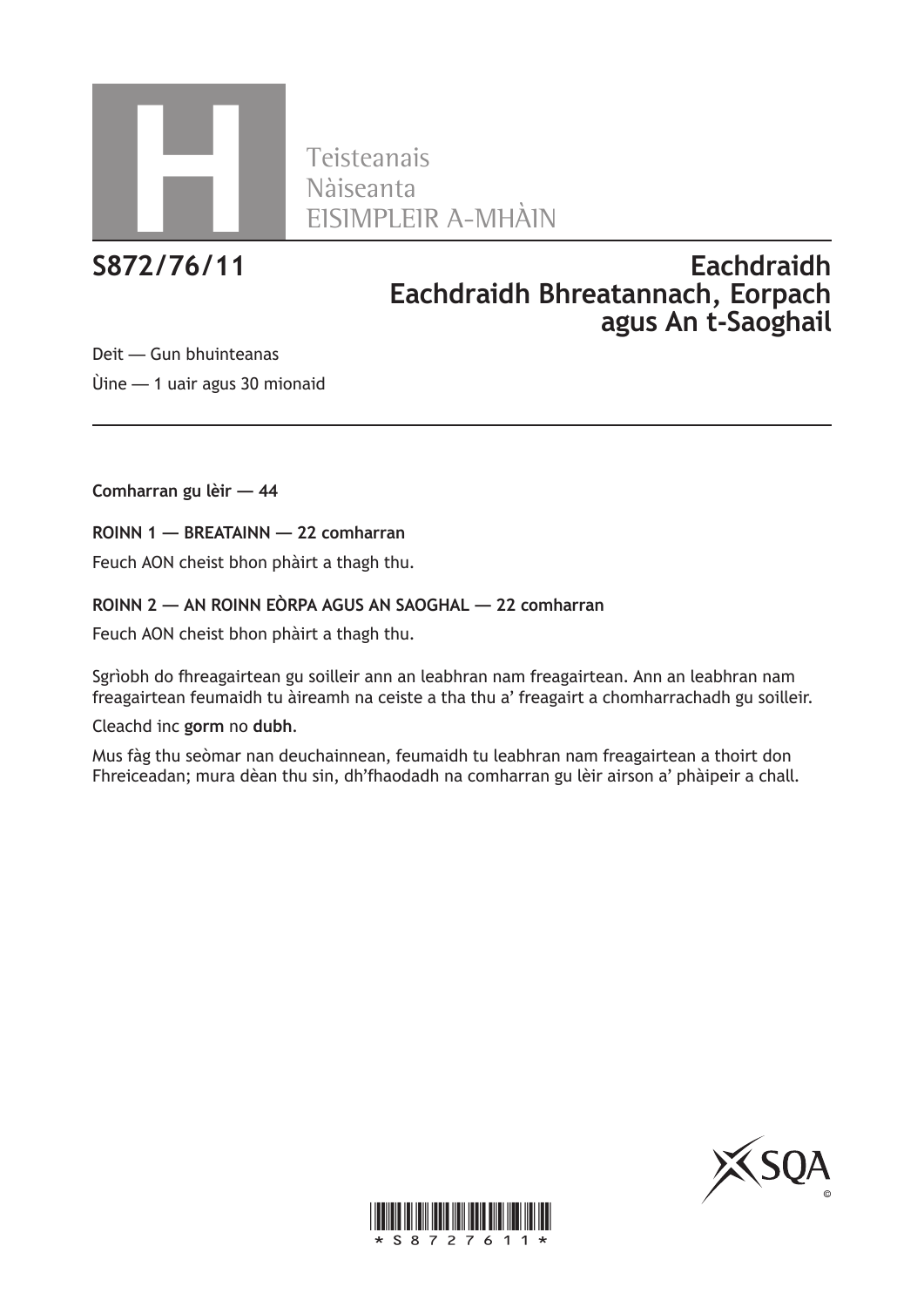## **ROINN 1 — BREATAINN**

Feuch AON cheist bhon phàirt a thagh thu.

## PÀIRTEAN

| А.                                                                                                       | An eaglais, an stàit agus an comann-sòisealta fiùdalach, 1066-1406 | duilleag 03 |
|----------------------------------------------------------------------------------------------------------|--------------------------------------------------------------------|-------------|
| В.                                                                                                       | Linn nan caochlaidhean mòra, 1603-1702                             | duilleag 03 |
| C.                                                                                                       | Malairt Atlantaigeach nan tràillean                                | duilleag 03 |
| D.                                                                                                       | Breatainn, 1851-1951                                               | duilleag 04 |
| Ε.                                                                                                       | Breatainn agus Èirinn, 1900-1985                                   | duilleag 04 |
| ROINN 2 - AN ROINN EÒRPA AGUS AN SAOGHAL<br>Feuch AON cheist bhon phàirt a thagh thu.<br><b>PÀIRTEAN</b> |                                                                    |             |
| Α.                                                                                                       | Na cogaidhean na Croise, 1071-1204                                 | duilleag 05 |
| В.                                                                                                       | Ar-a-mach Ameireaga, 1763-1787                                     | duilleag 05 |
| C.                                                                                                       | Ar-a-mach na Frainge, gu 1799                                      | duilleag 05 |
| D.                                                                                                       | A' Ghearmailt, 1815-1939                                           | duilleag 06 |
| Е.                                                                                                       | An Eadailt, 1815-1939                                              | duilleag 06 |
| F.                                                                                                       | An Ruis, 1881-1921                                                 | duilleag 06 |
| G.                                                                                                       | Na SA, 1918-1968                                                   | duilleag 07 |
| н.                                                                                                       | Sitheachadh agus an t-slighe gu cogadh, gu 1939                    | duilleag 07 |
| I.                                                                                                       | An Cogadh Fuar, 1945-1989                                          | duilleag 07 |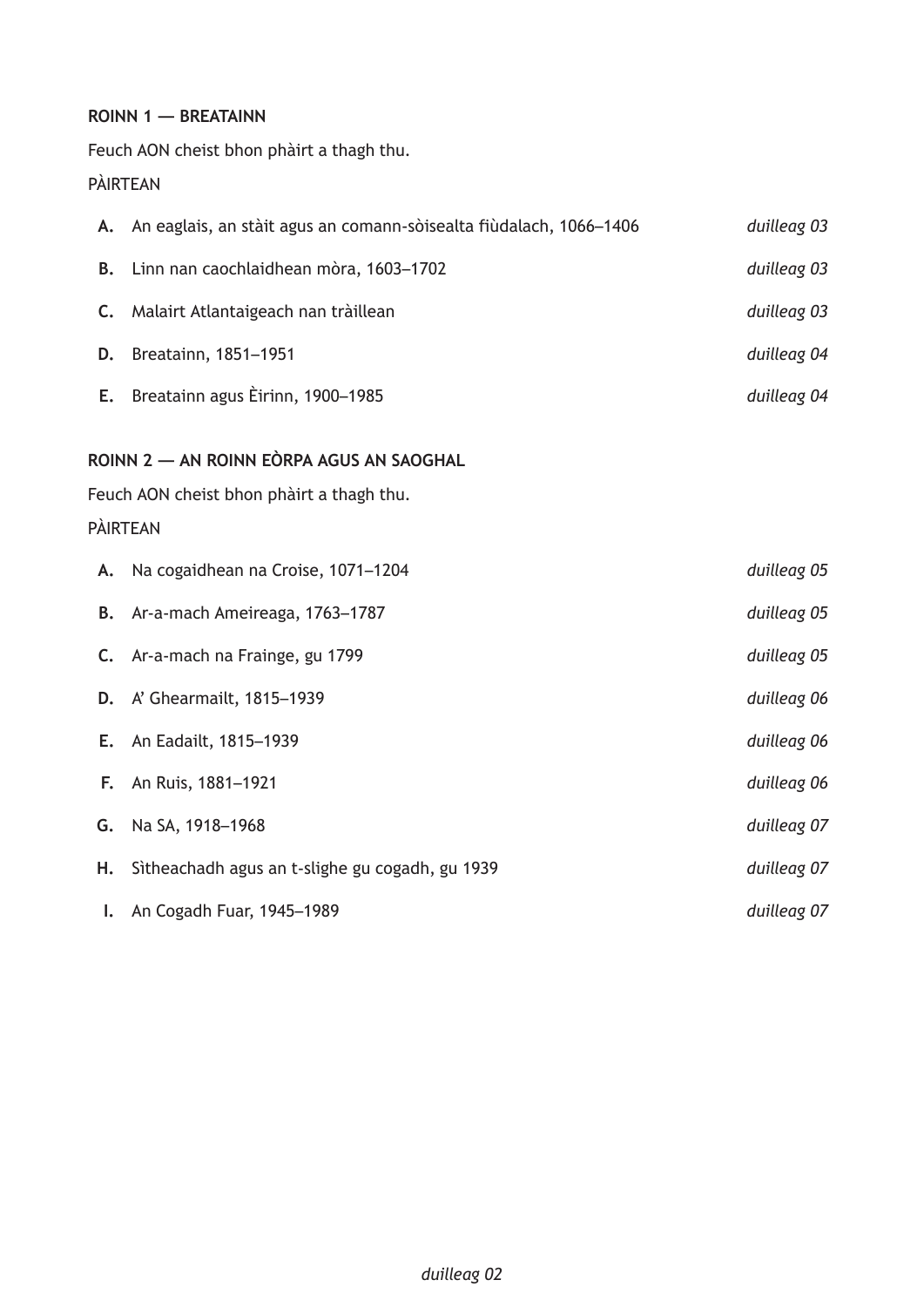**ROINN 1 — BREATAINN — 22 comharran**

## **Feuch AON cheist bhon phàirt a thagh thu**

### **PÀIRT A — An eaglais, an stàit agus an comann-sòisealta fiùdalach, 1066–1406**

|    | 1. Dè an ìre gu bheil e fìor gum b' e luchd na tuatha an clas bu chudromaiche den<br>chomann-shòisealta fhiùdalach?         | 22 |
|----|-----------------------------------------------------------------------------------------------------------------------------|----|
| 2. | Shoirbhich le Daibhidh I gu bhith a' faighinn barrachd cumhachd rìoghail.<br>Dè cho iomchaidh 's a tha am beachd seo?       | 22 |
| 3. | Dè an ìre gun do shoirbhich le Rìgh Iain ann a bhith a' faighinn barrachd ùghdarras<br>rìoghail ann an Sasainn?             | 22 |
|    | PÀIRT B - Linn nan caochlaidhean mòra, 1603-1702                                                                            |    |
|    | 4. B' e cùisean poilitigeach na duilgheadasan bu mhotha a bha aig Rìgh Seumas an dèidh<br>Aonadh nan Crùn ann an 1603.      |    |
|    | Dè cho iomchaidh 's a tha am beachd seo?                                                                                    | 22 |
| 5. | Dè an ìre gum b' e cùisean creideimh an t-adhbhar bu mhotha airson gun do thòisich<br>cogadh catharra ann an Sasainn?       | 22 |
| 6. | Dè an ìre gum b' e Teàrlach II am prìomh adhbhar airson Rèiteachadh<br>Mòr-chaochladh 1688-1689?                            | 22 |
|    | PÀIRT C — Malairt Atlantaigeach nan tràillean                                                                               |    |
| 7. | Dè an ìre gum b' e beachdan gràin-cinnidh am prìomh adhbhar airson mar a thòisich<br>malairt nan tràillean?                 | 22 |
| 8. | B' e eagal ro ar-a-mach an t-adhbhar bu chudromaiche a bha a' stiùireadh dhàimhean<br>eadar tràillean agus an luchd-seilbh. |    |
|    | Dè cho iomchaidh 's a tha am beachd seo?                                                                                    | 22 |
| 9. | Dè an ìre gum b' e buaidh Ar-a-mach na Frainge an cnap-starra bu mhotha a bh' ann<br>a thaobh cur-às do thràilleachd?       | 22 |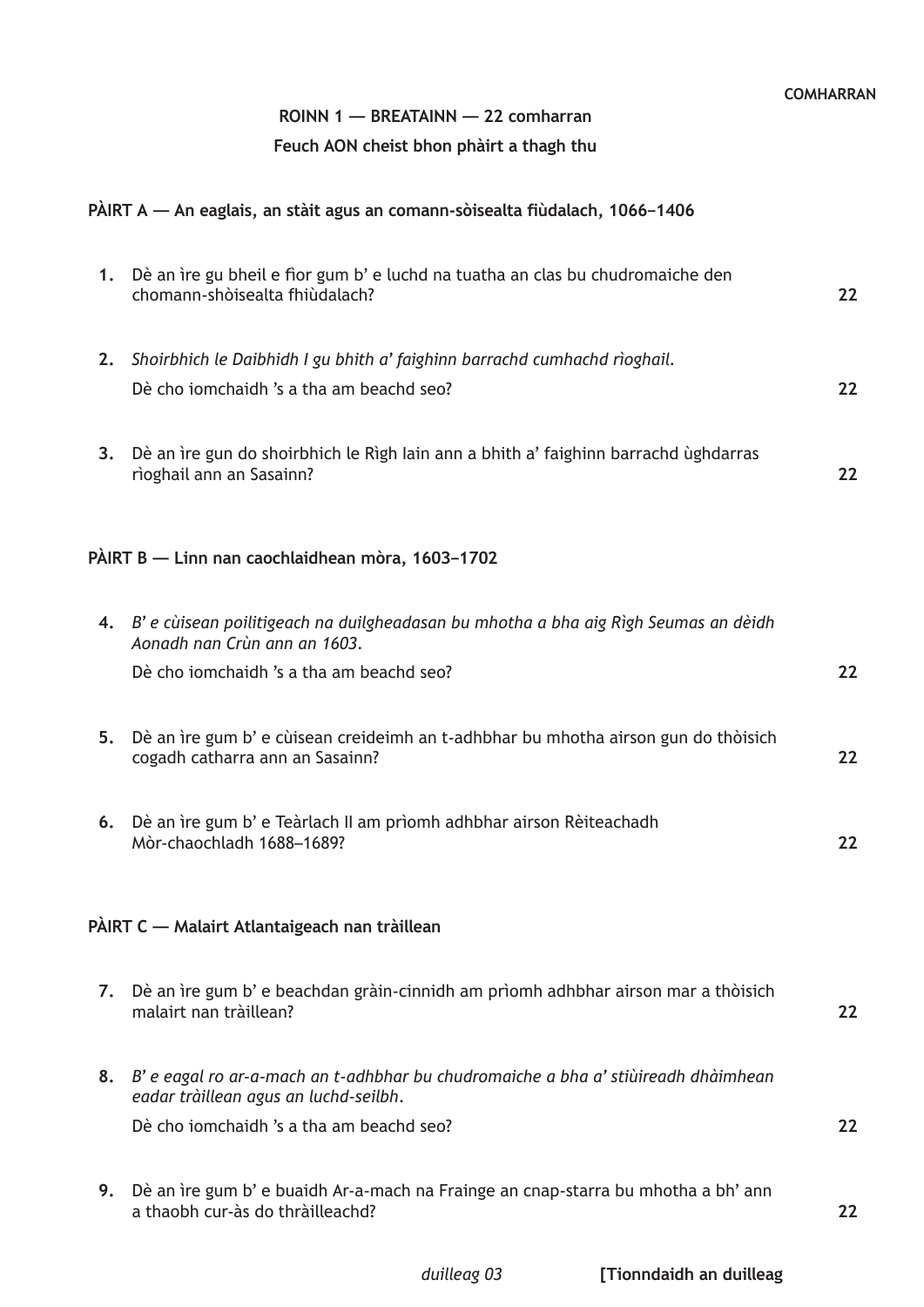**ROINN 1 — BREATAINN (a' leantainn)**

### **PÀIRT D — Breatainn, 1851–1951**

| 10.                                        | Dè an ìre gum b' e buannachd do phartaidh an t-adhbhar bu mhotha gun tàinig<br>barrachd deamocrasaidh a Bhreatainn 1851–1928?                                            | 22 |
|--------------------------------------------|--------------------------------------------------------------------------------------------------------------------------------------------------------------------------|----|
|                                            | 11. B' e a' phàirt a ghabh boireannaich ann an adhbhar a' chogaidh am prìomh adhbhar<br>gun d' fhuair cuid de bhoireannaich a' bhòt ann an 1918.                         |    |
|                                            | Dè cho iomchaidh 's a tha am beachd seo?                                                                                                                                 | 22 |
| 12.                                        | Dè an ìre gun do choinnich na leasachaidhean sòisealta aig an Riaghaltas<br>Libearaileach, 1906-1914, feumalachdan muinntir Bhreatainn?                                  | 22 |
| PÀIRT E — Breatainn agus Èirinn, 1900-1985 |                                                                                                                                                                          |    |
| 13.                                        | Dè an ìre gum b' e freagairt nan Nàiseantach don Bhile Fèin-riaghlaidh am prìomh<br>adhbhar gun tàinig an-fhois ann an Èirinn, gu 1914?                                  | 22 |
|                                            | 14. B' e poileasaidhean agus dol a-mach Riaghaltas Bhreatainn an cnap-starra bu mhotha<br>a bh' ann a thaobh sìth ann an Èirinn, 1918–1921.                              |    |
|                                            | Dè cho jomchaidh 's a tha am beachd seo?                                                                                                                                 | 22 |
| 15.                                        | Dè an ìre gum b' e buaidh phoilitigeach Aonachdach a bhith a' dol am meud am<br>prìomh adhbhar gun robh an èiginn ann an Èirinn a Tuath a' fàs nas miosa ann an<br>1968? | 22 |

**[Theirig a-nis gu ROINN 2 a' tòiseachadh air duilleag 05]**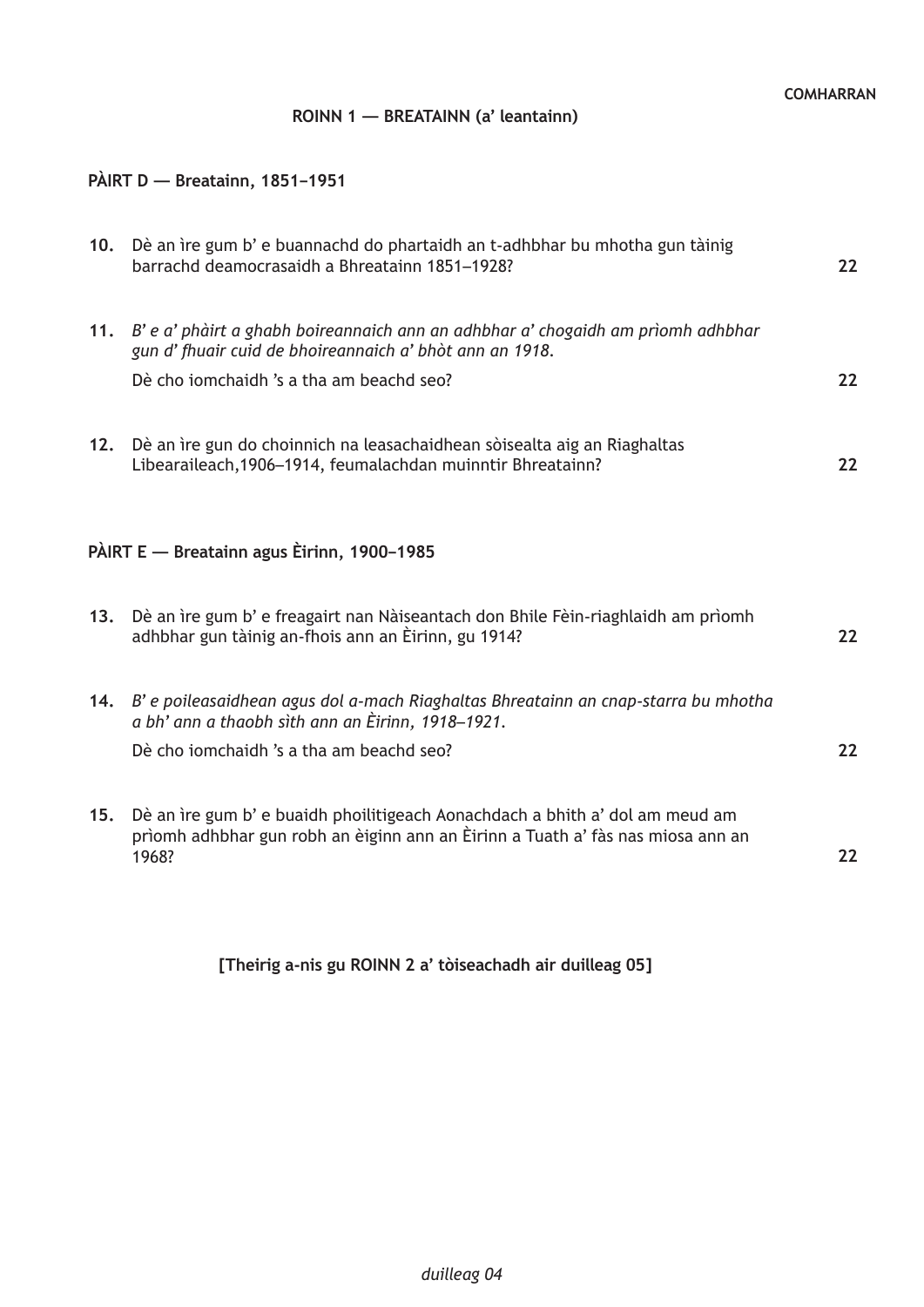## **ROINN 2 — AN ROINN EÒRPA AGUS AN SAOGHAL — 22 comharran Feuch AON cheist bhon phàirt a thagh thu**

### **PÀIRT A — Na Cogaidhean na Croise, 1071–1204**

|                                         | 16. Dè an ìre gum b' e an cunnart san robh Byzantium am prìomh adhbhar airson gun do<br>thòisich a' Chiad Chogadh-croise?                             | 22 |
|-----------------------------------------|-------------------------------------------------------------------------------------------------------------------------------------------------------|----|
| 17.                                     | Dè an ìre gum b' e sgaraidhean am measg stàitean Islamaig am prìomh adhbhar<br>airson gun do shoirbhich a' Chiad Chogadh-croise?                      | 22 |
|                                         | 18. B' e dreuchd armailteach Richard am prìomh adhbhar airson fuasgladh an Treas<br>Cogadh-croise.                                                    |    |
|                                         | Dè cho iomchaidh 's a tha am beachd seo?                                                                                                              | 22 |
|                                         | PÀIRT B — Ar-a-mach Ameireaga, 1763-1787                                                                                                              |    |
| 19.                                     | Dè an ìre gum b' e dreuchd Deòrsa III am prìomh adhbhar airson mì-thoileachas sna<br>coloinidhean a thaobh Bhreatainn ann an 1763?                    | 22 |
|                                         | 20. Dè an ìre gun robh na beachdan aig Thomas Paine a' riochdachadh beachd<br>Bhreatainn a thaobh na còmhstri anns na coloinidhean?                   | 22 |
|                                         | 21. B' e nach robh armailteachd Bhreatainn èifeachdach am prìomh adhbhar airson gun do<br>bhuannaich an luchd-coloineachaidh Cogadh Saorsa Ameireaga. |    |
|                                         | Dè cho iomchaidh 's a tha am beachd seo?                                                                                                              | 22 |
| PÀIRT C - Ar-a-mach na Frainge, gu 1799 |                                                                                                                                                       |    |
| 22.                                     | B' e cìsean am prìomh adhbhar airson gun robh tèarainteachd an Ancien Régime ann<br>an cunnart ro 1789.                                               |    |
|                                         | Dè cho iomchaidh 's a tha am beachd seo?                                                                                                              | 22 |
| 23.                                     | Dè an ìre gum b' e dreuchd Louis XVI am prìomh adhbhar airson gun do dh'fhàillig a'<br>mhonarcachd bhun-reachdail, 1789-1792?                         | 22 |
| 24.                                     | Dè an ìre gum b' e neo-sheasmhachd phoilitigeach an t-adhbhar bu chudromaiche<br>airson gun deach consalachd a stèidheachadh?                         | 22 |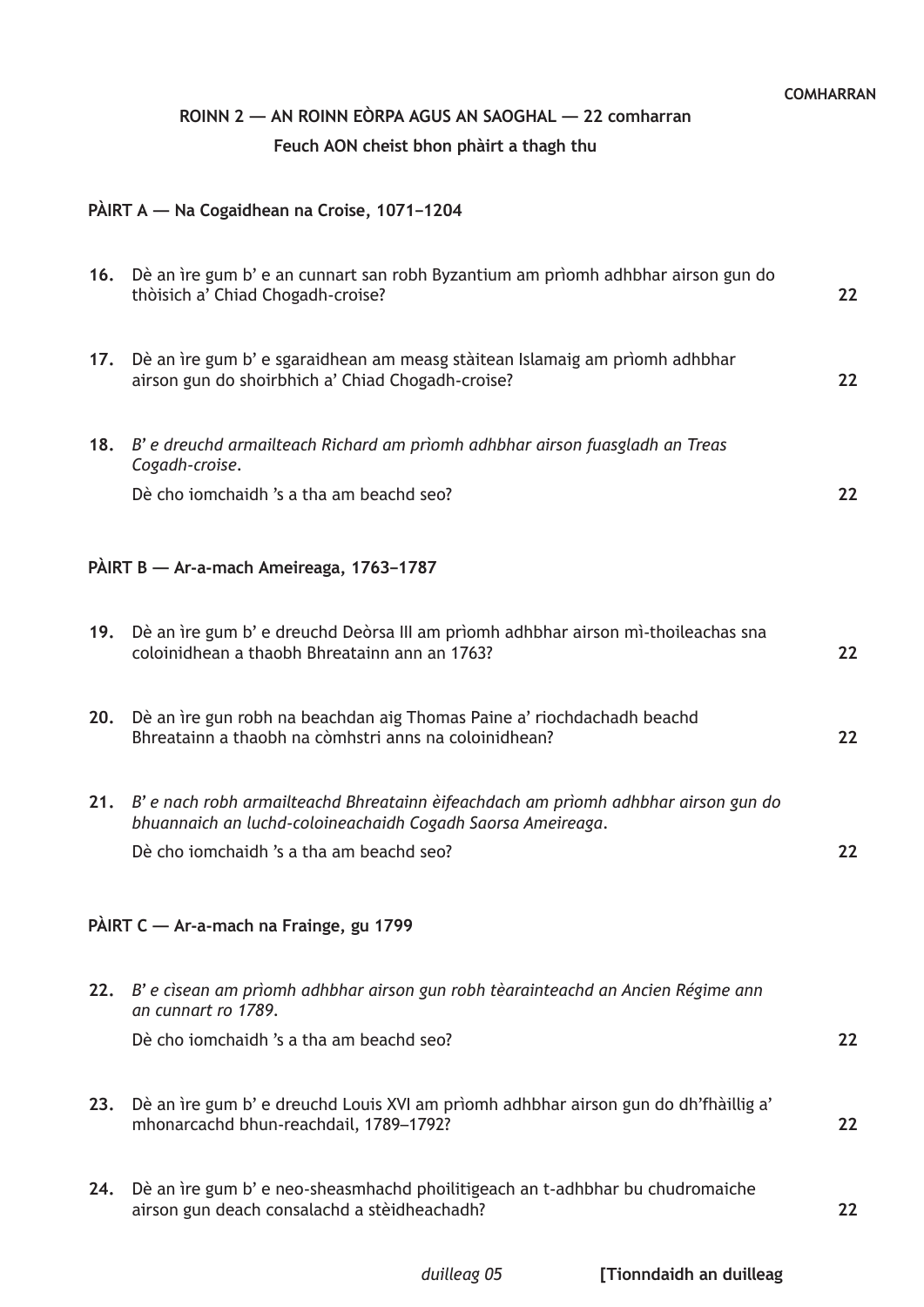## **ROINN 2 — AN ROINN EÒRPA AGUS AN SAOGHAL (a' leantainn)**

## **PÀIRT D — A' Ghearmailt, 1815–1939**

| 25. | B' e factaran cultarail am prìomh adhbhar airson gun do dh'fhàs nàiseantachd sa<br>Ghearmailt, 1815-1850.                                             |    |  |
|-----|-------------------------------------------------------------------------------------------------------------------------------------------------------|----|--|
|     | Dè cho iomchaidh 's a tha am beachd seo?                                                                                                              | 22 |  |
| 26. | Dè an ìre gum b' e neart na h-Ostair am prìomh chnap-starra a bh' ann do<br>dh'aonachadh na Gearmailt, 1815-1850?                                     | 22 |  |
| 27. | Dè an ìre gum b' e na laigsean ann am Poblachd Weimar am prìomh adhbhar airson<br>gun d' fhuair na Nadsaidhean a' chumhachd ann an 1933?              | 22 |  |
|     | PÀIRT E - An Eadailt, 1815-1939                                                                                                                       |    |  |
| 28. | Dè an ìre gum b e factaran cultarail am prìomh adhbhar airson gun do dh'fhàs<br>nàiseantachd san Eadailt, 1815-1850.                                  | 22 |  |
|     | 29. B' e neart na h-Ostair am prìomh chnap-starra a bh' ann do dh'aonachadh na<br>h-Eadailt, 1815-1850.<br>Dè cho iomchaidh 's a tha am beachd seo?   | 22 |  |
| 30. | Dè an ìre gum b' e dreuchd Mhussolini am prìomh adhbhar airson gun d' fhuair na<br>Faisistich a' chumhachd anns an Eadailt, 1919-1925?                | 22 |  |
|     | PÀIRT F - An Ruis, 1881-1921                                                                                                                          |    |  |
| 31. | Cha deach dùbhlan mòr riamh a thoirt do stàit nan Tsar sna bliadhnachan ro 1905.<br>Dè cho iomchaidh 's a tha am beachd seo?                          | 22 |  |
| 32. | Dè an ìre gun robh an Tsar soirbheachail ann a bhith a' neartachadh an ùghdarrais<br>aige eadar 1905 agus 1914?                                       | 22 |  |
| 33. | Dè an ìre gum b' e cho tarraingeach 's a bha Lenin agus na Boilseabhaich am prìomh<br>adhabhar airson mar a shoirbhich le Ar-a-mach an Dàmhair, 1917? | 22 |  |